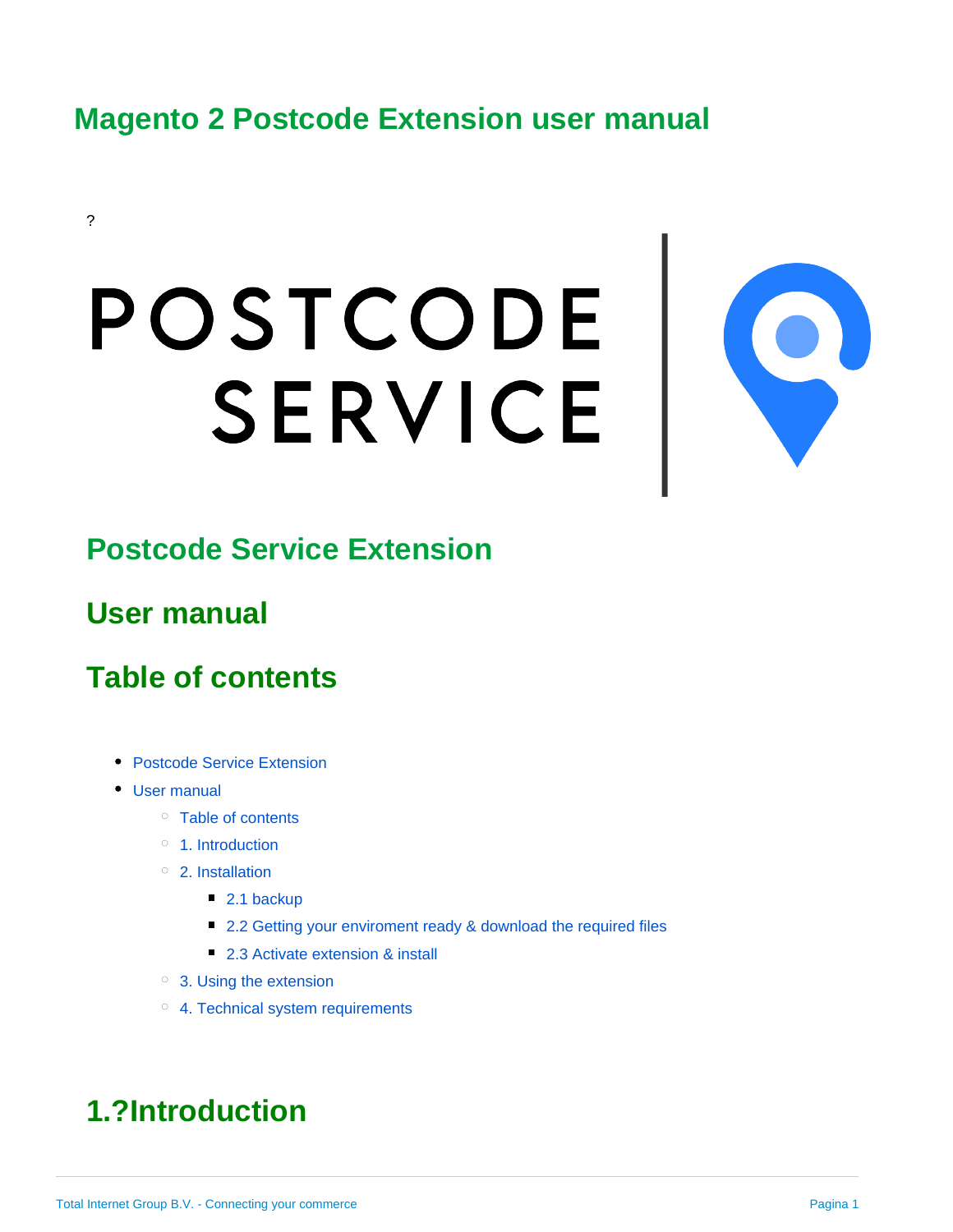This guide describes the working of the **Postcode Service** extension for Magento 2. The extension is created by TIG. This extension is targeted on the Dutch and Belgian Magento 2 market, and only works when the customer checkout has the Netherlands or Belgium selected as shipping and/or billing country.

With the help of this extension, your customers will be able to automatically fill in the Dutch street and city information, based on the postal code and house number that the customer provides.

#### **Support, feedback & feature requests**

For questions and/or comments about the extension you can get in touch with TIG using the following contact details. Phone: +31 20?2181000 E-mail:[?support@postcodeservice.nl](mailto:support@postcodeservice.nl)

#### **Postcode Service contract**

To make use of our extension it is required to have a Postcode Service contract. It is possible to conclude a contract from ?10 a month. You can request all the required data at the following link. Please note that the page is in Dutch:?<https://postcodeservice.nl/>

In case you have any additional questions about signing up, feel free to get in touch with us.

## <span id="page-1-0"></span>**2.?Installation**

This chapter describes the installation procedure for the Postcode service extension for a Magento 2 webshop in **Developer mode** and caching on, on a staging environment. The installation makes use of the package manager Composer.

#### <span id="page-1-1"></span>**2.1 backup?**

We strongly advice to always create a backup of your environment before starting any installation steps of a new extension.

#### <span id="page-1-2"></span>**2.2 Getting your enviroment ready & download the required files**

Log in with SSH on your server and navigate to the root of the Magento 2 installation.

Use the following commands to get your environment ready for installation.

- php bin/magento maintenance: enable
- <span id="page-1-3"></span>composer require?tig/postcode-magento2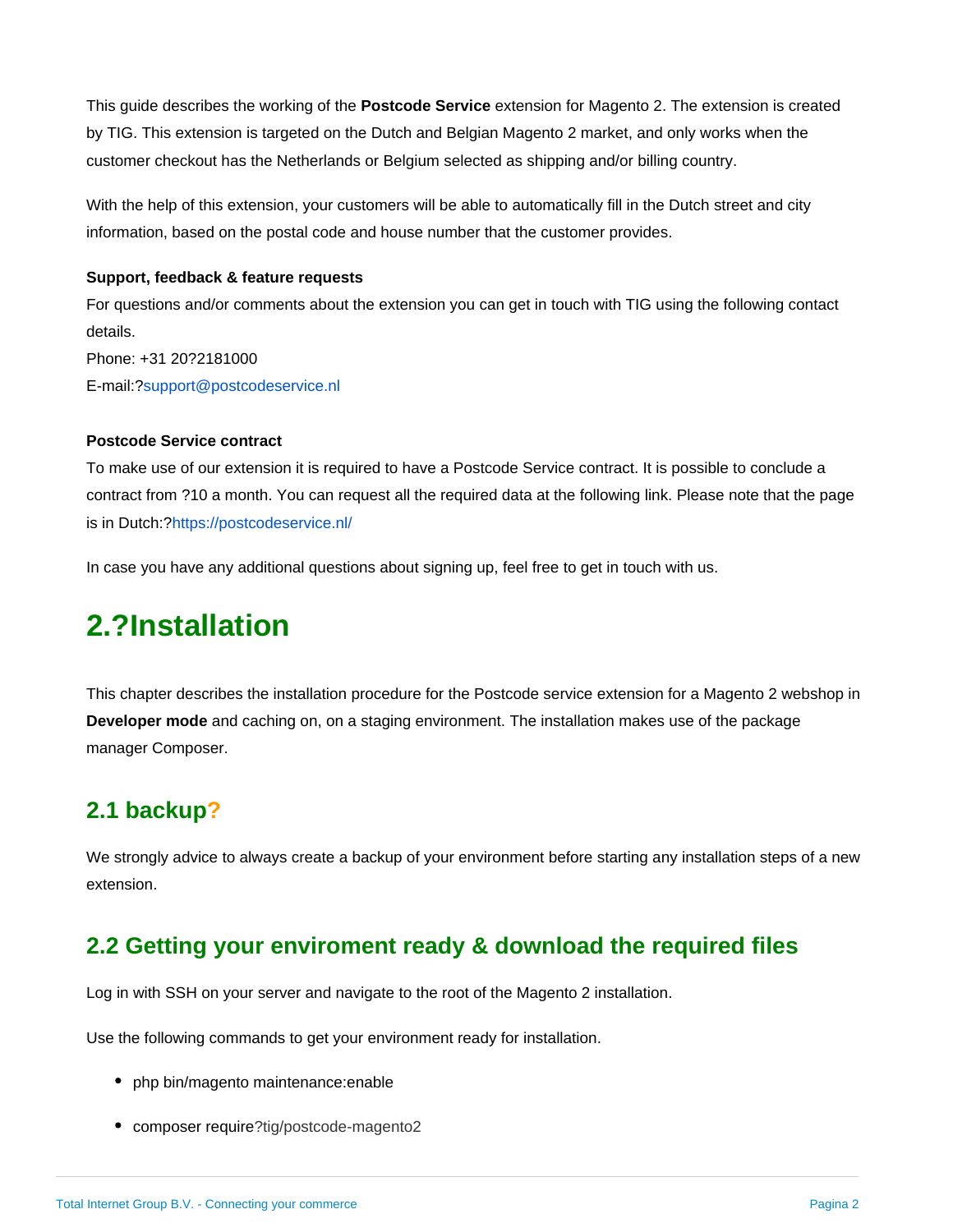#### **2.3?Activate extension & install**

Use the following commands.

it is important to stick with the same order of using the commands, as described below.

• php bin/magento module:enable?TIG\_Postcode

Empty the following folders (if they exist). Do not remove the folders, just empty them.

- var/cache
- var/page\_cache
- var/generation
- var/di?
- var/view\_preprocessed
- generated

Flush your cache.

• php bin/magento cache:flush

Update your Magento 2.

• php bin/magento setup:upgrade

Deploy your static content for English:

• php bin/magento setup: static-content: deploy

Deploy your static content for your own language, e.g.:

• php bin/magento setup: static-content: deploy nl\_NL

Your installation should be completed on your staging environment.

# <span id="page-2-0"></span>**3.?Using the extension?**

This chapter describes how to use the Magento 2?Postcode Service extension.

#### 2.1 Configure the extension

- Go to Stores->Configuration->Sales->Postcode Service (TIG).
- Open the Configuration tab.